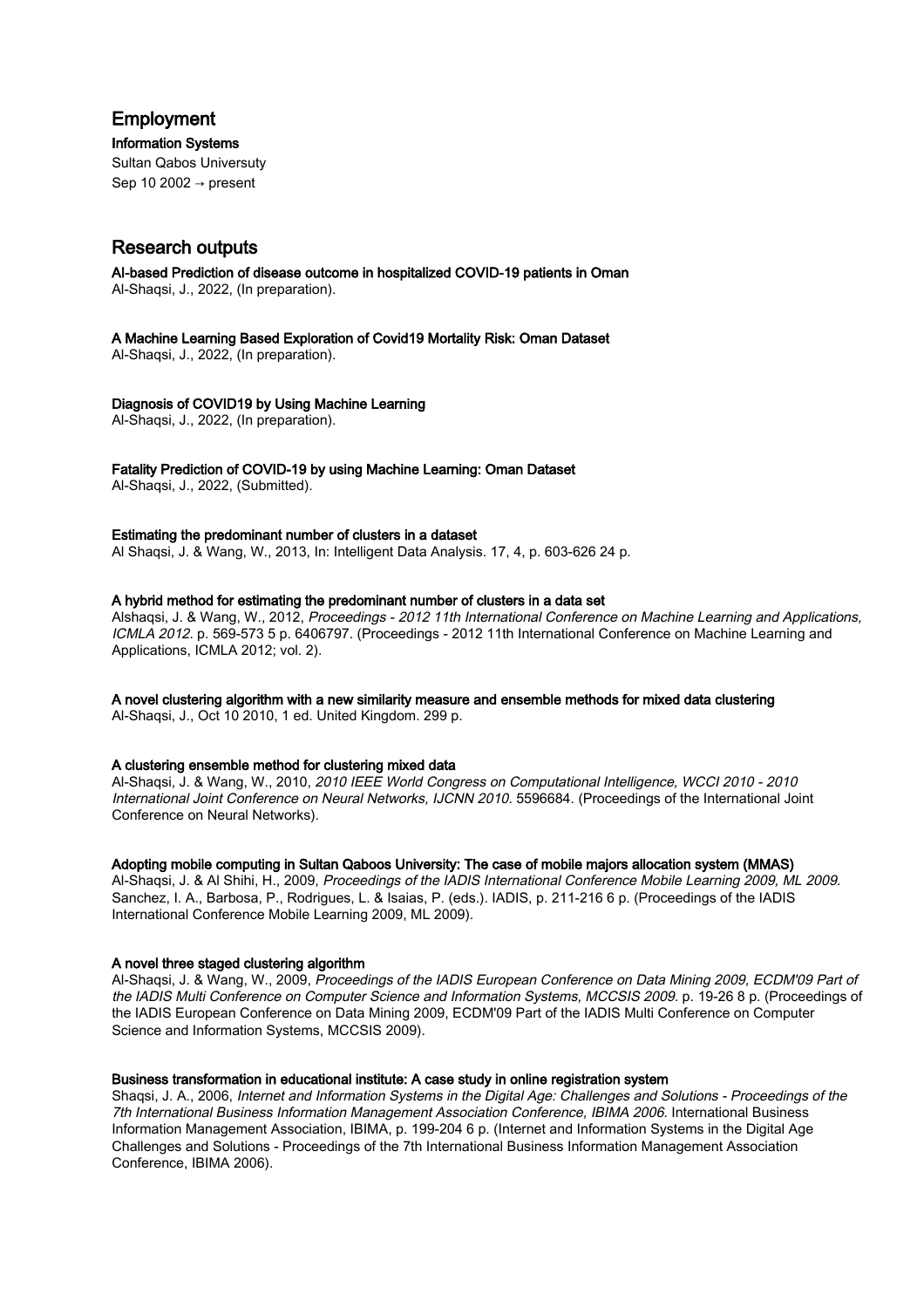# Activities

A Moderator of Artificial Intelligence: GCC Statistical Conference 2nd Jamil Al-Shaqsi (Participant) 2020

International Joint Conference on Neural Networks (IJCNN) (Publisher) Jamil Al-Shaqsi (Reviewer) 2020

# A Data Mining Guest Lecture: Muscat College

Jamil Al-Shaqsi (Participant) 2019

#### A Moderator of Artificial Intelligence: Science Conference

Jamil Al-Shaqsi (Participant) 2019

#### Data Mining

Jamil Al-Shaqsi (Participant) 2019

# Data Science by Using Python

Jamil Al-Shaqsi (Participant) 2019

Dept. External Relations & Internationalization Committee Jamil Al-Shaqsi (Participant) 2019 → 2022

#### Dept. ISG academic Advisor and Staff Student Liaison Committee

Jamil Al-Shaqsi (Participant) 2019 → 2022

#### Head of the Judge Panel: GCC Statistical Forum 2nd

Jamil Al-Shaqsi (Participant) 2019

#### IEEE Transactions on Neural Networks and Learning Systems (Publisher)

Jamil Al-Shaqsi (Reviewer)  $2019 \rightarrow 2022$ 

# National Center for Statistical Information Jamil Al-Shaqsi (Participant)

2019

#### Student Development Committee Jamil Al-Shaqsi (Participant)  $2019 \rightarrow 2022$

Student Liaison Committee

Jamil Al-Shaqsi (Participant) 2019 → 2022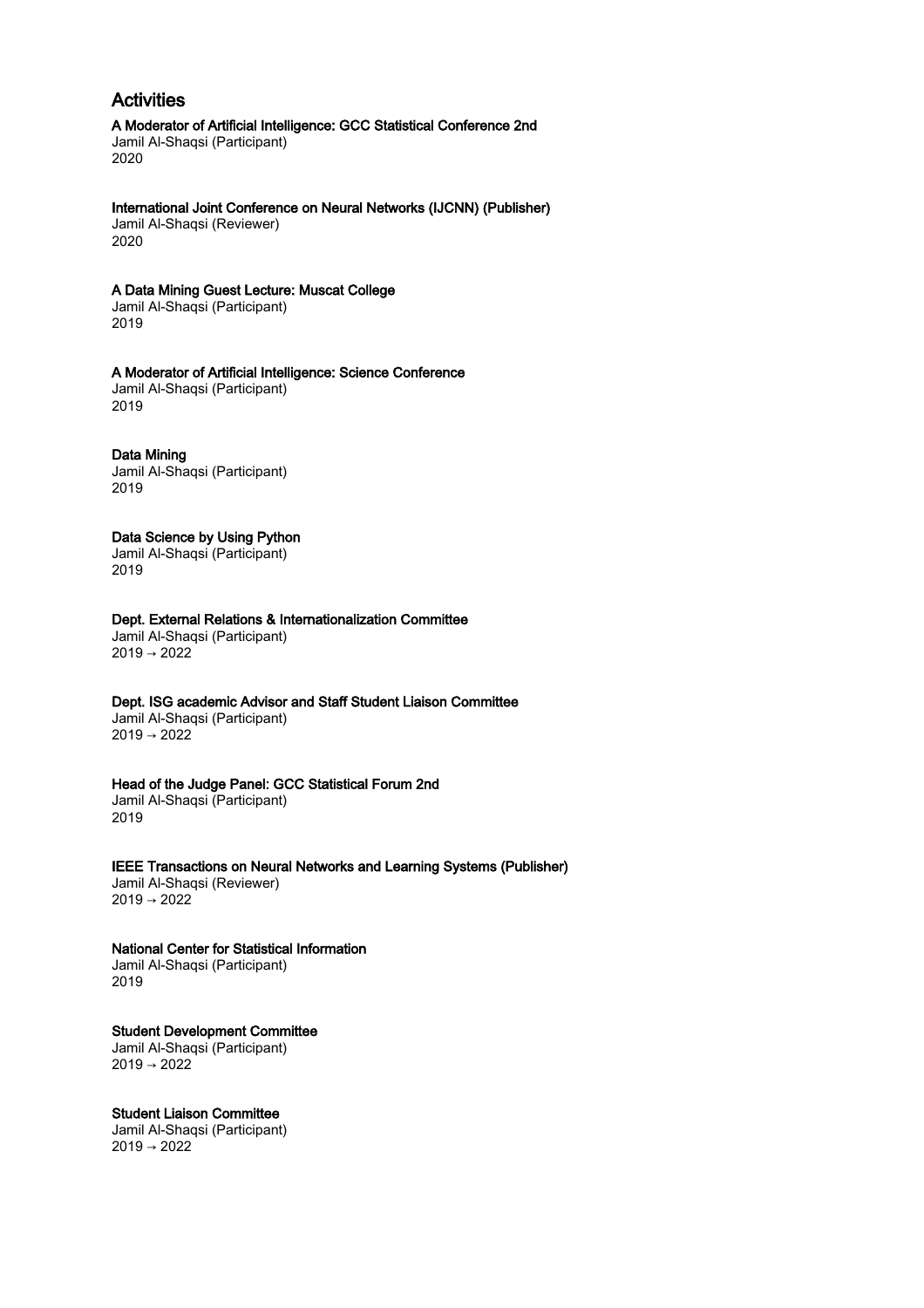#### Training Committee

Jamil Al-Shaqsi (Participant) 2019 → 2022

# Data Mining Workshop: Second Information Systems Forum

Jamil Al-Shaqsi (Participant) 2018

#### Application Development Committee

Jamil Al-Shaqsi (Participant) 2015 → 2021

#### KM and BI Committee,

Jamil Al-Shaqsi (Participant)  $2015 \rightarrow 2022$ 

The Research Council (Publisher) Jamil Al-Shaqsi (Reviewer)

 $2015 \rightarrow 2022$ 

A Member of the Judge Panel: 5th IT Gathering Jamil Al-Shaqsi (Participant)

2013

# A Member of the Judge Panel: Omantel Innovation Committee

Jamil Al-Shaqsi (Participant)  $2012 \rightarrow 2013$ 

# A Member of the Judge Panel: Traffic Safety Competition (ROP)

Jamil Al-Shaqsi (Participant)  $2012 \rightarrow 2018$ 

#### Assessment of Officer Candidates

Jamil Al-Shaqsi (Participant) 2012 → 2018

International Conference on Machine Learning and Applications (Publisher) Jamil Al-Shaqsi (Reviewer) 2012 → 2020

International Conference on Intelligent Data Engineering and Automated Learning (IDEAL ). (Publisher) Jamil Al-Shaqsi (Reviewer) 2011 → 2018

# IEEE World Congress on Computational Intelligence (IJCNN), (Publisher)

Jamil Al-Shaqsi (Reviewer)  $2010 \rightarrow 2015$ 

# Prizes

Excellence in the Field of Computer Science in the Gulf Al-Shaqsi, Jamil (Recipient), 2015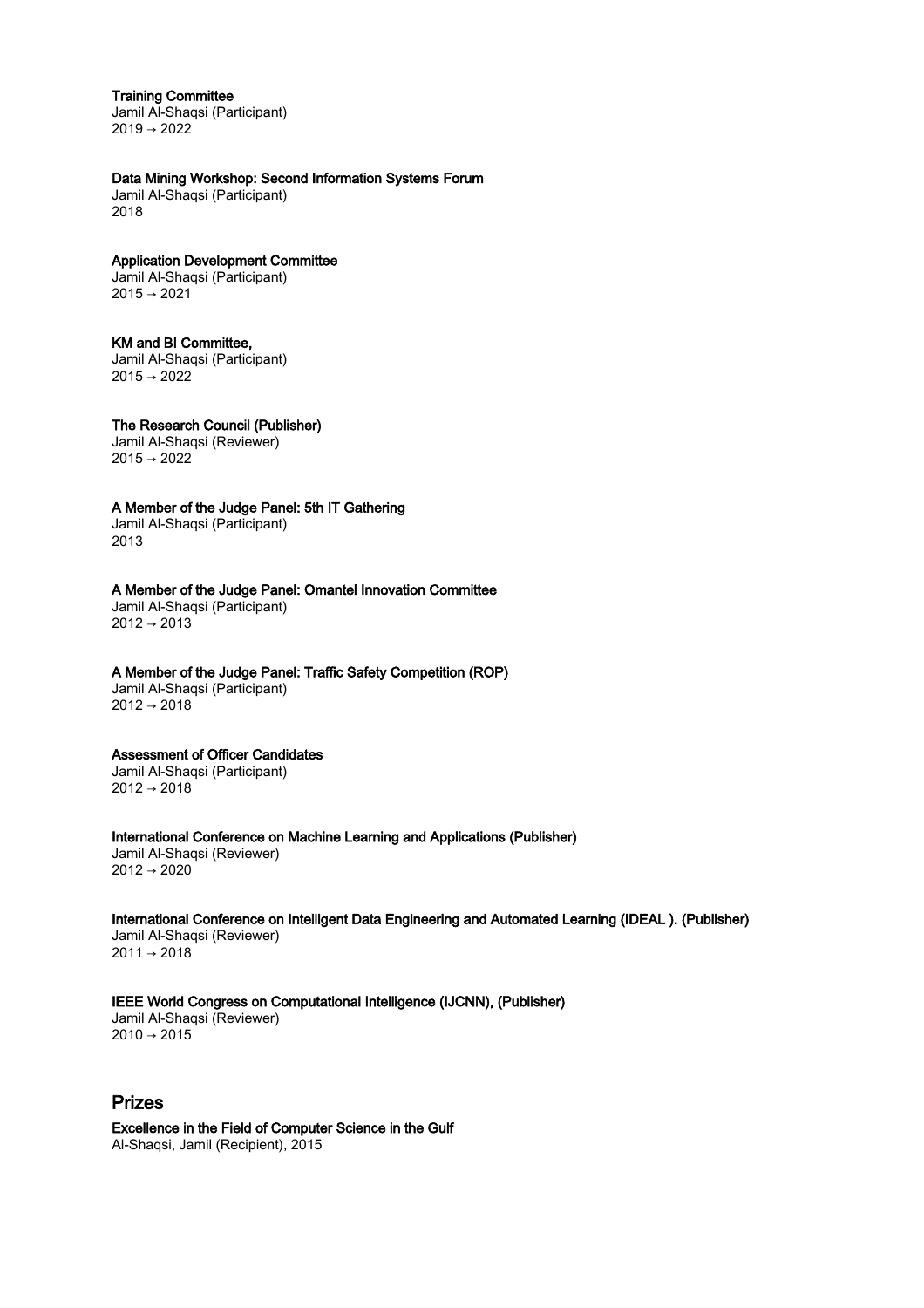# First Prize in the Present Around the World Competition, UK

Al-Shaqsi, Jamil (Recipient), 2010

Grant Research by The Research Council

Al-Shaqsi, Jamil (Recipient), Apr 16 2015

Grant Research by The Research Council Al-Shaqsi, Jamil (Recipient), 2021

Honored by the Information Technology Authority: A New Radar Application Al-Shaqsi, Jamil (Recipient), 2013

Honored by the Information Technology Authority : Improved your Brain Performance: Memory, Attention, and Spee Al-Shaqsi, Jamil (Recipient), 2013

Honored by the Information Technology Authority (ITA) : "Deaf and Mute People Do Talk" Al-Shaqsi, Jamil (Recipient), 2013

Honored by the Information Technology Authority (ITA): No More in Line, Go Online Al-Shaqsi, Jamil (Recipient), 2013

Honored by the Information Technology Authority: Plagiarism System Al-Shaqsi, Jamil (Recipient), 2013

Honored by the Ministry of Higher Education: Excellence in the PhD Al-Shaqsi, Jamil (Recipient), 2010

Honored by the Vice Chancellor of SQU: Excellence in the Mater Degree, 2005 Al-Shaqsi, Jamil (Recipient), 2005

Honored in the University Day: International Award Al-Shaqsi, Jamil (Recipient), 2012

Projects

Data Mining Package Al-Shaqsi, J.

Development of a website for the Authority of Electricity Regulation Al-Shaqsi, J.

Plagiarism Detection Al-Shaqsi, J.

Proctoring the Final Exam Al-Shaqsi, J.

# Courses

# Business Application Development I

Jamil Al-Shaqsi  $9/19/11 \rightarrow ...$